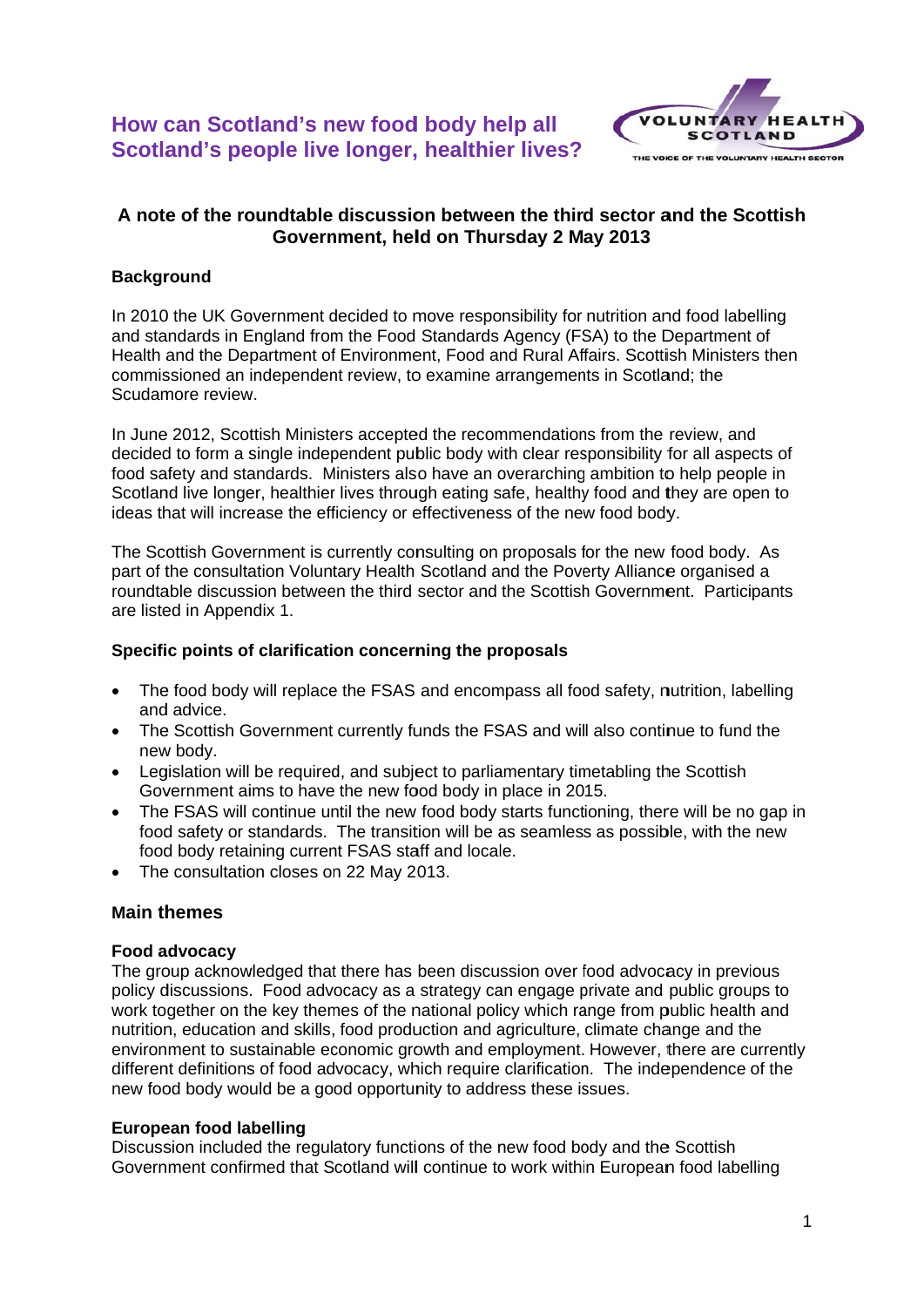regulations. It was also noted that the new food body would also have its own aspirations and if additional labelling is required, this will be addressed. This offers potential for further guidance on saturated fats, sugar and salt in foods.

The group also highlighted the increasing issue around food waste and the application of sell-by dates in food labelling, and recommended this as a potential area for the new food body to address. There needs to be an examination of the use of use-by or sell-by dates on food packaging and awareness-raising/increased understanding about food and discerning whether food can be safely eaten outwith sell-by dates. The group highlighted that a potential remit of the food body could be around research to inform future action.

#### **Messaging**

The food body will have remit exclusively for Scotland. However this has implications over food industry messaging. Decisions taken by the food body could mean that there are inconsistent messages across the UK. Recent reports, for example, Knowledge, attitudes and motivations to health, 2008-11, by NHS Health Scotland and the Scottish Public Health Observatory (http://www.scotpho.org.uk/publications/reports-and-papers/1004-knowledgeattitudes-and-motivations-to-health-2008-11) have found that people are aware of the messages about healthy eating. However, there are varying levels of engagement and disengagement and a real need to look at messaging, including accessible, understandable, consistent information on food. The group acknowledged that the Scottish Government person-centred support programme will be undertaking work around health literacy – this will include scope to make connections and identify gaps.

The group criticised the language used in official documentation, particularly the term 'consumers'. This implies that people are passive users rather than active citizens engaged in their own health. The food body could play a role in ensuring the voice of the public is heard. There was also discussion about understanding the evidence around obesity and medical definitions vs. public perceptions. The group acknowledged the work of local authorities at developing food education programmes, but highlighted that this can result in multiple approaches across different areas in Scotland. The group asked questions over consistency of approach and whether the new food body should be issuing guidance around the links to education and home economics programmes.

#### **Structural issues**

There was a consensus that structural issues in the food industry should be addressed to help people make healthier choices. Research suggests that people know the messages about healthy eating and there have been successful initiatives in communities. However, this can be hindered by food industry sales and marketing strategies. While major retailers have undertaken work to offer promotions on fruit and vegetables, and provide advice on healthy food, the balancing of promotions in supermarkets is inequitably in favour of unhealthy choices.

The group discussed the idea of increasing the price/taxation of unhealthy food choices. However, it was recognised that as food is a basic need, this could have a detrimental effect on communities; evidence from Denmark suggests that reducing access to energy dense foods could lead to increasing food poverty. Suggestions for action included the development of a framework to ensure that healthier food is the easier purchasing option. Any such framework would require supporting legislation – for example, the levels of saturated fats, sugar and salt in foods. Scottish Government noted that work is currently underway to look at a gradual reformulation of food, with the expectation that a new framework will be published in the near future. The group discussed integration of this framework with the development of the new food agency. **Food poverty**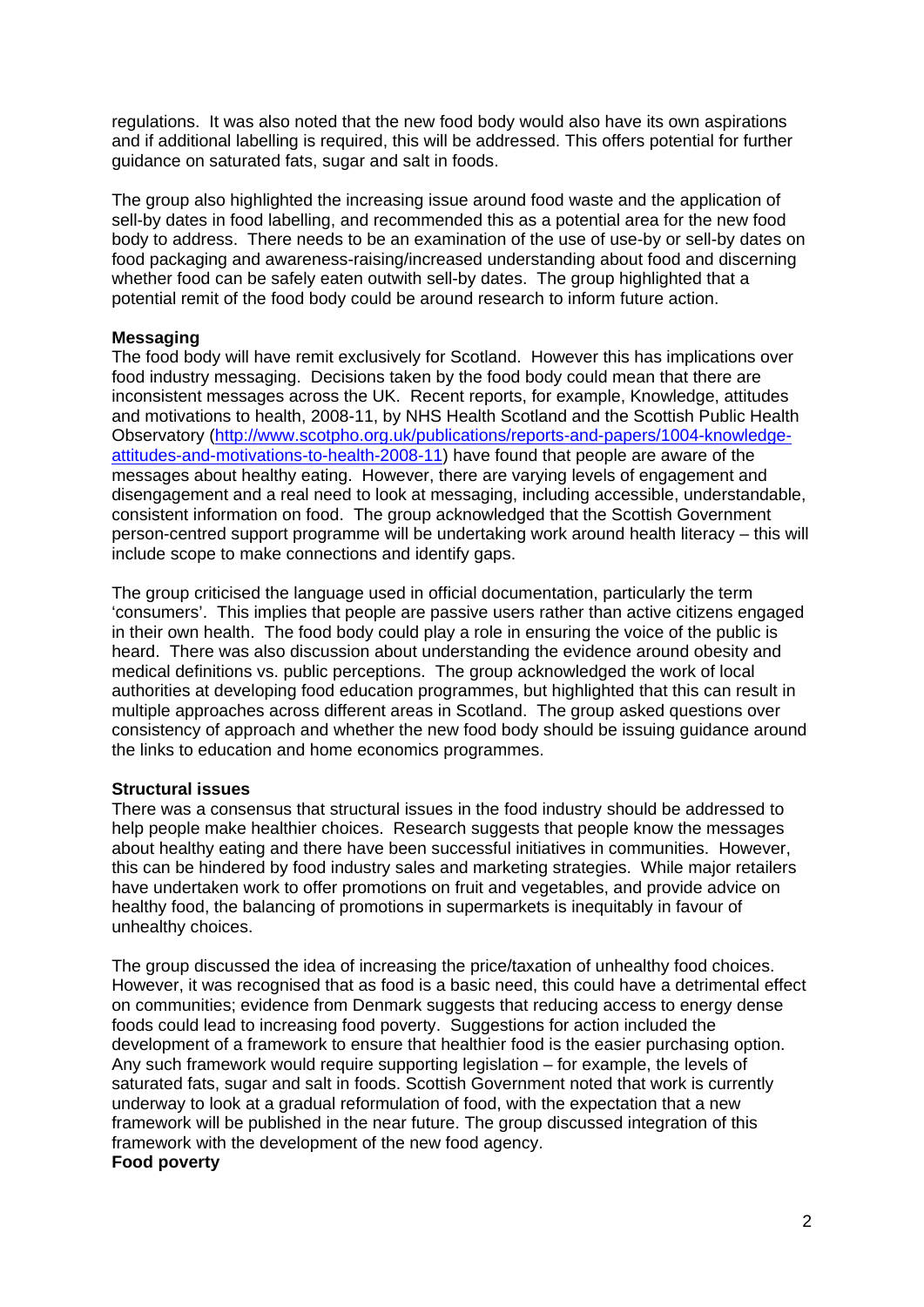The group explored issues surrounding food poverty and barriers related to this. In particular:

- Access to information about welfare there should be consideration of how wider context changes can influence people's situations, eg welfare reforms. More information is also required around food poverty and food crisis and how to reach people before they hit food crisis and need to access food banks.
- Access to healthy food the group discussed the availability of food in local communities and highlighted that local stores did not always have a range of 'edible' healthy choices. The cost of transport to access appropriate food choices was also unsustainable for some communities, especially rural communities. This means that the more deprived areas have limited access to affordable healthy options which could exacerbate issues of food poverty and health inequalities.
- Access to resources where healthy food is available, there are still gaps around practical activities and training on how people can prepare healthy foods. There is an assumption that people have facilities to cook healthy food or have the fuel to do so. More vulnerable households frequently lack the skills and equipment to prepare and cook basic, affordable food.
- Access to accurate nutritional information. The group also identified initiatives such as Healthy Start offer vouchers to spend on milk, plain fresh and frozen fruit and vegetables, and infant formula milk and vitamins for people on limited incomes. However, the group highlighted issues concerning lack of information and how people can access these schemes.

There was also discussion around the definition of food poverty – one definition is included in the CHFS report; Hard to Stomach (http://www.communityfoodandhealth.org.uk/wpcontent/uploads/2011/05/hard-to-stomach-5100.pdf). Suggestions for the food body involved including a specific research remit to understand food poverty, how to address it, and help people make healthier food choices within limited resources.

The new food body could include a research function to identify the issues, alongside a remit and responsibility to make recommendations to Scottish Government for further action. This could include mapping food poverty, making links between deprivation and food/health issues and taxation on non-essential items.

## **Co-ordination of services**

The discussion further built on the food work undertaken at a community level and highlighted the need for co-ordination of information; a place or a national network where people can get advice, information and support, and get involved with local initiatives. The group highlighted the need for recognition of the work undertaken in communities and also mechanisms for interaction between the food body, producers, SG, local authorities, the third sector and social enterprise. This should include community development and asset-based approaches.

There are various initiatives at the moment to improve engagement and co-ordination:

- www.discoverthethirdsector.org.uk this is a resource to build closer relationships across sectors to help improve health and social care, produce better outcomes for individuals and families, support co-production, person-centredness and preventative approaches.
- www.aliss.org this is a directory of directories of organisations and services that aim to make it easier to share and find local self-management support.
- MILO this is a new ICT platform for third sector interfaces and national intermediaries in Scotland.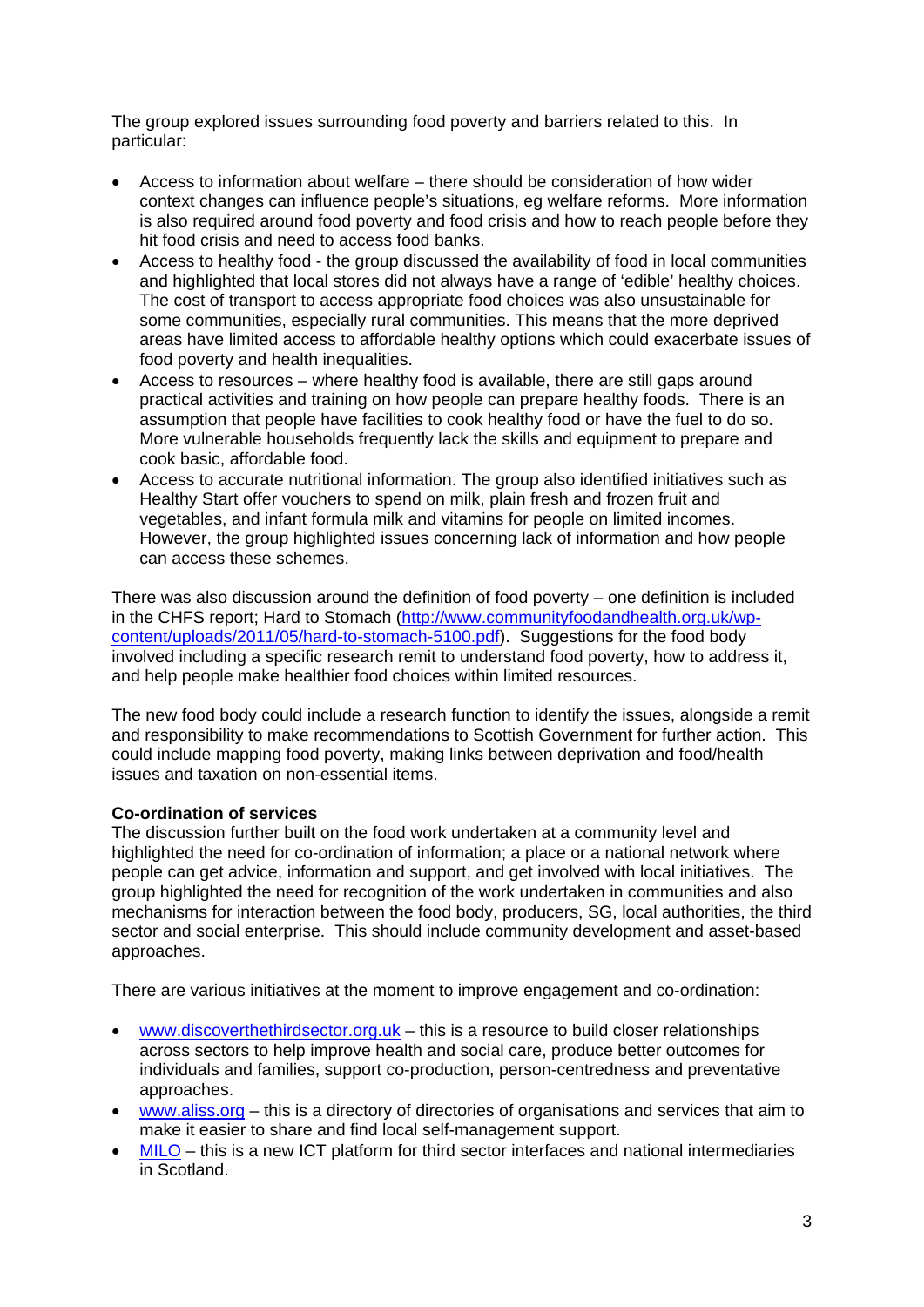The Scottish Government, CHEX, Community Food and Health Scotland and Voluntary Health Scotland have also undertaken Learning Exchanges between the third sector and public sector. These exchanges involved interaction between community projects and Scottish Government. They created opportunities for structured dialogue between community-led and voluntary health organisations and civil servants, and aimed to increase the understanding of each other's role and the potential for joint working on the planning delivery of policies on health outcomes. Work to set up new Learning Exchanges is currently underway.

The group also discussed the following specific areas of co-ordination for the food body were also discussed:

- Integration with other issues, for example, alcohol use.
- Working with the Department for Work and Pensions over the impact of welfare reforms.
- Working with Local Authorities to develop education programmes.
- Working with the Health Inequalities Ministerial Task Force.
- Working with the GIRFEC team around early years. Children in Scotland are also hosting an event on healthy diet and physical activity for children on 14 May 2013. (http://www.childreninscotland.org.uk/html/tra\_tshow.php?ref=1787)

#### **Main recommendations**

The general consensus of the roundtable was that a central hub was required to facilitate activities, create an evidence base and consult with the Scottish Government on what needs to be done around food advocacy, food labelling, food messaging, food poverty, structural issues relating to the food industry and the co-ordination of services. The new food body could usefully extend its remit to explore these functions.

#### **Next steps**

Scottish Government is currently undertaking a series of roundtables with other interested organisations and sectors to inform the activities of the new food body.

The consultation closes on 22 May 2013 and the group were encouraged to submit their consultation responses and detail why their suggestions would have an impact on public health. Response forms and details how to complete the forms are accessible through the Scottish Government website: http://www.scotland.gov.uk/Publications/2013/02/2691/0

#### **Further information**

For more information on the consultation, contact Karen McCallum-Smith at Karen.McCallum-Smith@scotland.gsi.gov.uk

For more information on Voluntary Health Scotland, contact Susan Lowes at susan.lowes@vhscotland.org.uk or visit the website www.vhscotland.org.uk

For more information on the Poverty Alliance, contact Fiona McHardy at Fiona.mchardy@povertyalliance.org or visit the website www.povertyalliance.org